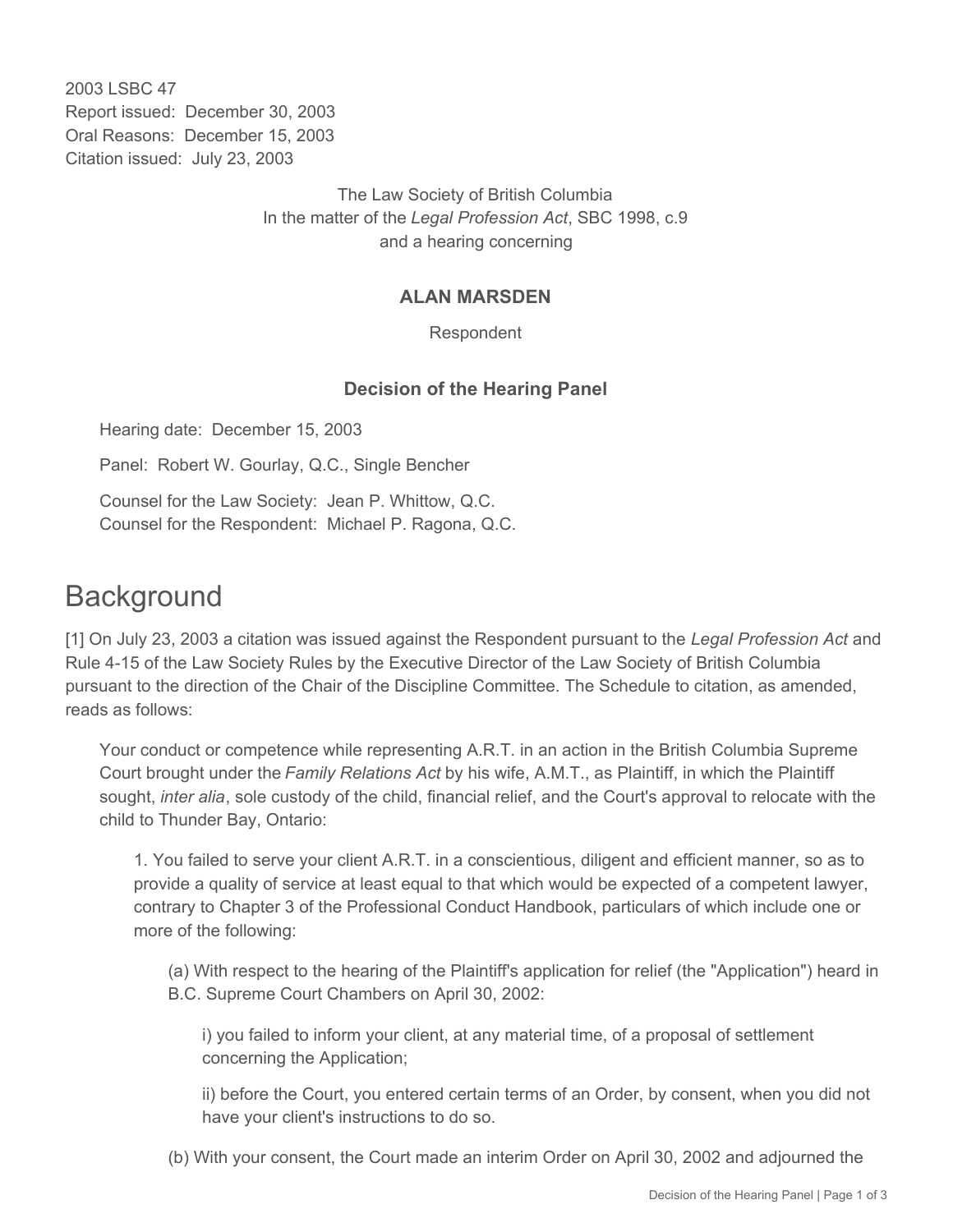Application to June 18, 2002. During the time period:

i) you failed to properly inform or advise your client with respect to the terms of the April 30, 2002 Order;

ii) you failed to properly inform or advise your client as to the issues to be canvassed at the continuation of the Application;

iii) you failed to obtain instructions as to matters at issue at the continuation of the Application;

iv) you failed to inform your client or obtain instructions in a timely fashion with respect to an affidavit sworn by the Plaintiff on June 6, 2002 and delivered to you on June 7, 2002 pertaining to the Application.

(c) On June 18, 2002, in B.C. Supreme Court Chambers, after submissions on the Application, the Court made a further Order and also adjourned the Application. You failed to properly inform your client as to the terms of the June 18, 2002 Order, in particular, that the Court had ordered joint guardianship of the child and had ordered that the Plaintiff be allowed to relocate with the child to Thunder Bay, Ontario.

(d) The Plaintiff's Application was then set for July 29, 2003. With respect to the Application heard in B.C. Supreme Court Chambers on July 29, 2002:

i) you failed to inform your client, at any material time, of a proposal of settlement of the Application;

ii) during the Application on July 29, 2002, you advised the Court that the proceedings would go "by consent" and then agreed to certain financial terms on your client's behalf, when you did not have your client's instructions to do so;

iii) during the Application on July 29, 2002, when the Court inquired as to your position regarding relocation of the child, you advised the Court that you had "no specific instructions". You failed to obtain instructions although you knew that the relocation of the child was at issue in the Application. Further, or in the alternative, you knew, or ought to have known, that your client opposed relocation;

iv) you later signed for entry an Order incorporating all terms pronounced on July 29, 2002 "by consent", including financial terms and a term permitting the Plaintiff to relocate the child to Thunder Bay, Ontario, when you did not have your client's instructions to do so.

2. At the hearing of the Application on June 18, 2002, you advised a Master of the B.C. Supreme Court that you had forwarded the Plaintiff's affidavit received from the Plaintiff's counsel, to your client, but had received no response. You knew or ought to have known that the affidavit had not been sent.

[2] An affidavit of service was filed at Tab 2 of the Book of Documents, which was marked as Exhibit 4.

[3] The citation comes before this Panel as a conditional admission of a disciplinary violation and a consent to specified disciplinary action pursuant to Rule 4-22. By letter dated December 3, 2003, marked as Exhibit 2, the Respondent admits that the allegations contained in the Amended Schedule to the citation are proven